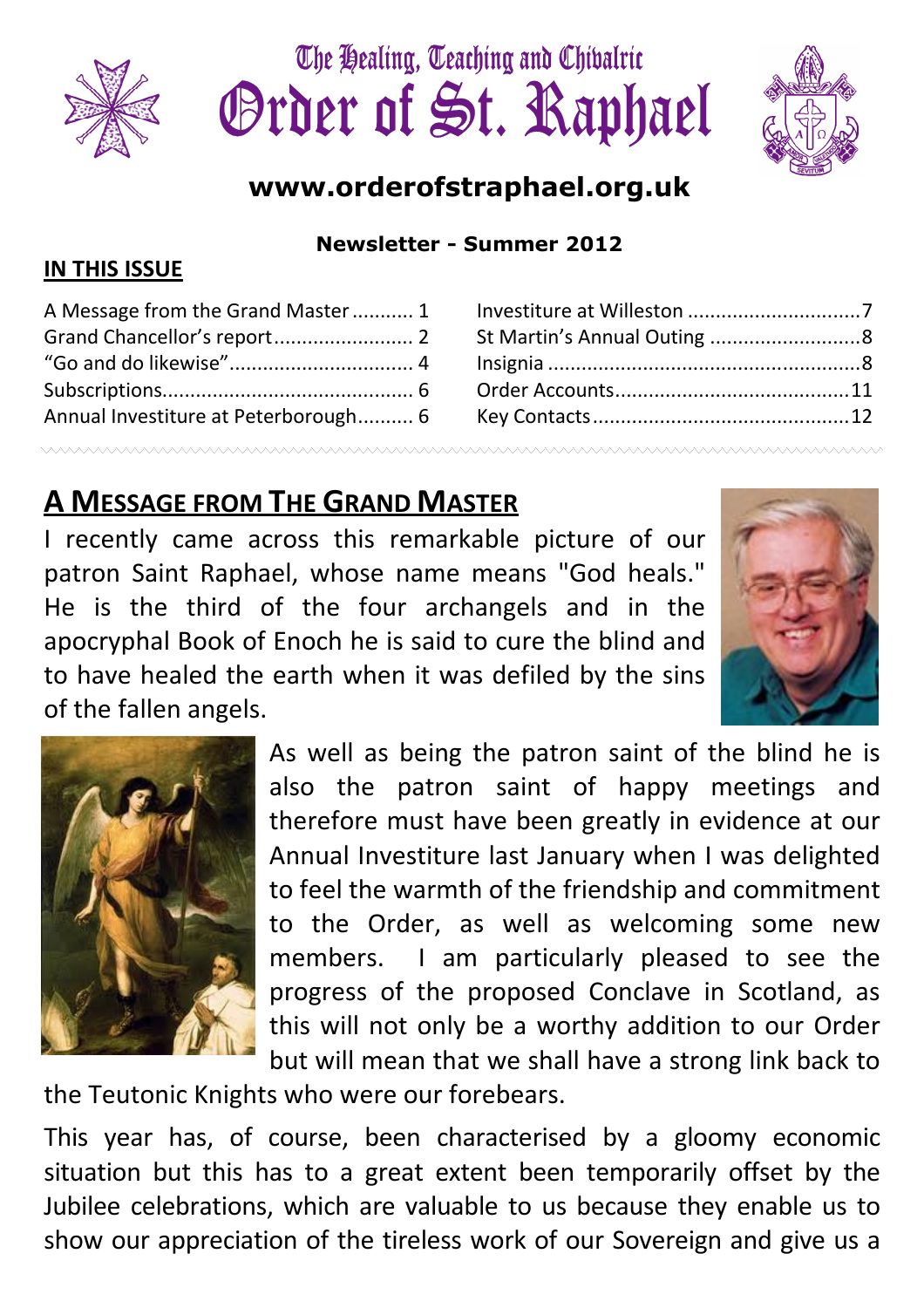sense of continuity. In like manner I believe that one of the great virtues of our Order is the continuity of that spirit which Orders such as ours teach of contributing to the community rather than simply living for ourselves.

St. Raphael is, of course, also the patron saint of travellers and one of the highlights of the year for me was going to the cathedral at Amalfi and seeing the tomb of St. Andrew which is in the Crypt, still being venerated by a steady stream of faithful visitors. It dates from the time when it was one of the first of the Italian maritime republics and was described "as the most prosperous Lombard city, the most noble, and the most illustrious for its conditions, the most wealthy and opulent. The territory of Amalfi borders that of Naples; a beautiful city, but less important than Amalfi." They had to have a really well-known patron saint to match and therefore transported the remains of St. Andrew to grace their city. This is fairly similar to the origins of the Order of Saint Mark, originally awarded to those knights who stole the body of that saint to adorn the new Cathedral of San Marco in Venice.

Finally, I look forward to meeting you all again for our next happy meeting on Saturday January 19th next year. In the meantime, as St. Raphael's Feast Day is celebrated on September 29<sup>th</sup>, let us join together at 5.00 pm on that day and drink a toast to his memory and to our Order.

+Howard

M.E. The Chevalier Howard F Doe, GCSR, GCSM, Baron St Raphael, Grand Master

# GRAND CHANCELLOR'S REPORT 2012

The Annual Investiture this year, held at Peterborough on 28<sup>th</sup> January was again a great success. The meeting started with a few minutes silence in memory of Chevalier Ian Burnett, Grand Almoner, who had recently passed away.

At this investiture the Grand Master promoted the Rt. Rev'd. Geoffrey Robinson to Senior Chaplain and then proceeded to install him as the new Grand Prior of the Order; Chevalier Clive Warham was appointed to succeed Geoffrey as Grand Director of Music.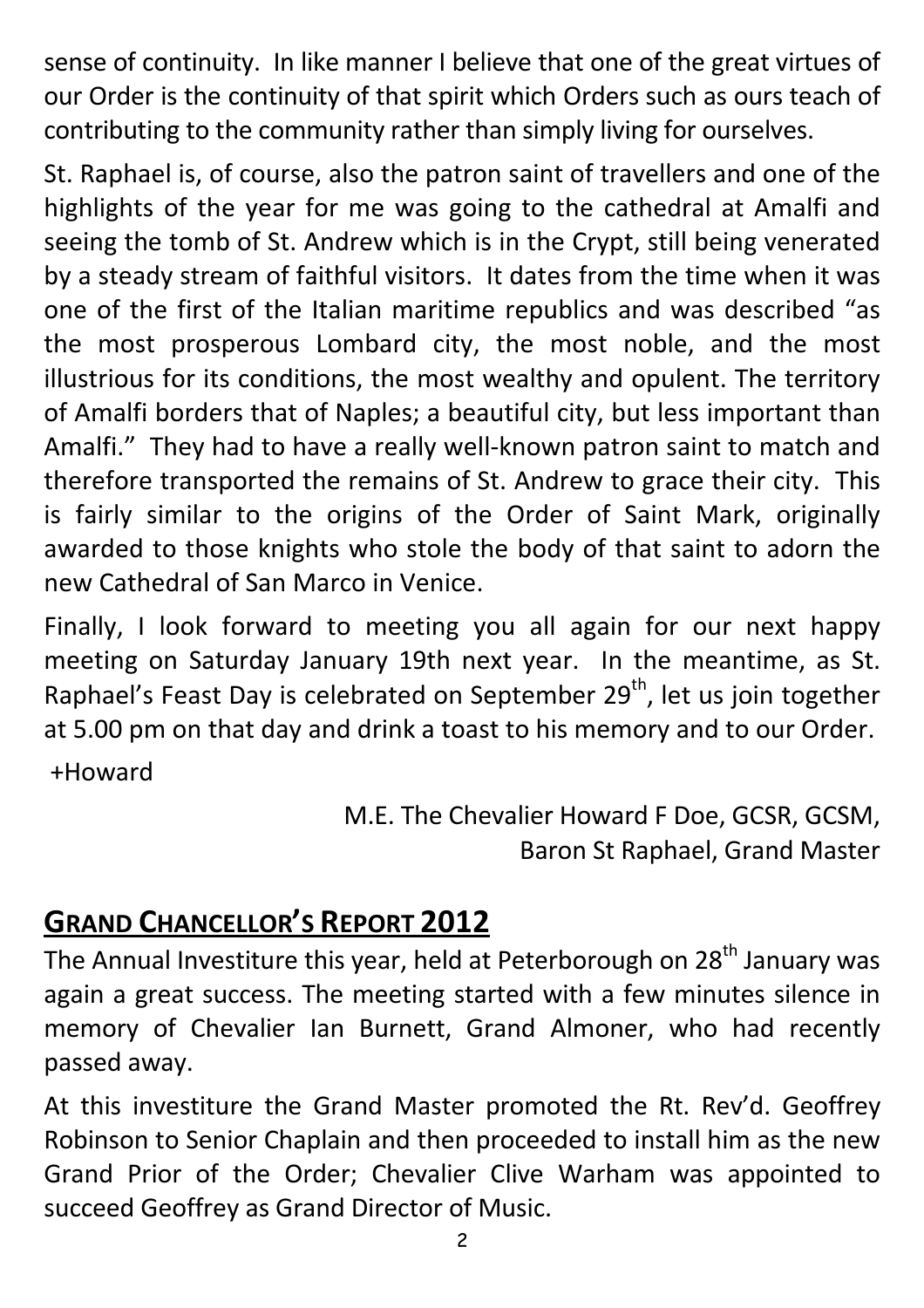The investiture this year took on a very international flavour, we had 4 candidates. Elaine McLellan from Tarland, Aberdeenshire, Scotland, was made a Dame of the Order; Grahame John Smith from Stirling, Scotland and Paul Michael Boxall from London were both made Knights of the Order. In addition, a very rare event took place; Professor Hugh Robertson from New Orleans, USA., who is a physician and professor of radiology, was made a Knight of the Order, in absentia. This rare event was sanctioned by the Grand Master because Professor Robertson is a member of the Ordo Militaris Teutonicus, our mother Order.. His certificate was presented to Chevalier Dr. David Starritt, formerly H.E. The Surgeon Commander of the Ordo Militaris Teutonicus who was to meet Professor Robertson in America later in the year.

After the investiture of our 4 new members, Chevalier Alan Blackstone was promoted to Knight Grand Cross of the Order of St. Raphael (GCSR).

Outstanding certificates from previous investitures were presented as follows:-

Dr. David Starritt – Knight Commander St. Raphael (KCSR)

Rt. Rev'd. Geoffrey Robinson – Commander Order of St. Mark (CSM)

Dame Pamela Robinson – Commander Order of St. Mark (CSM)

Unfortunately this year, the conclave of St. William of Rochester has ceased to operate but the good news is that the proposed new conclave for Putney, London is well on the way to being formed under the experienced guidance of Chevalier Norman Offield and also the new conclave in Aberdeenshire, Scotland led by Chevalier Dr. David Starritt, to be called 'Lion Rampant Conclave', is also proceeding.

During the year I received a communication from Dame Helen Neaves-Wilde who has kindly offered to take on the job of Grand Almoner to replace Chevalier Ian Burnett. I am very grateful to Helen and needless to say her kind offer has been accepted.

Following the resignation of Chevalier Charles Holloway earlier in the year, the Grand Council agreed that Chevalier Leslie Grout should take Charles' place as Grand Sword Bearer.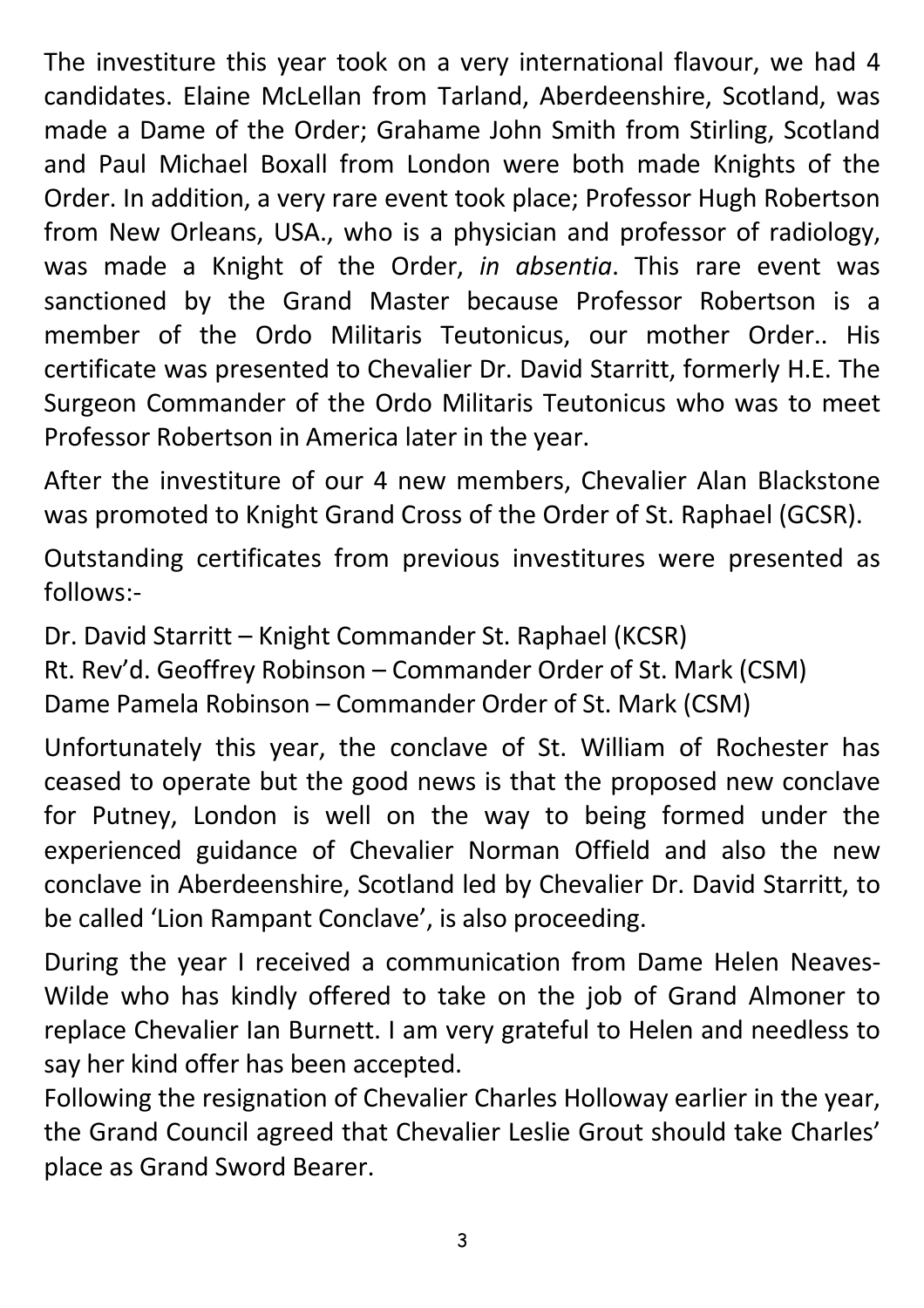I am pleased to report that the Order is in good health with the St. Martin at Sées Conclave meeting regularly under the leadership of Chevalier David Haywood.

We already have 4 more candidates waiting to join our ranks and hopefully they will be invested at our next annual investiture at Peterborough on Saturday, 19<sup>th</sup> January 2013.

R.E. Chevalier Barry Uttley, GCSR, GCSM, Grand Chancellor Deputy Grand Master Order of St. Mark

# 'GO AND DO LIKEWISE'

By Bishop Geoffrey, Prior

I have always thought of myself as being a fairly observant sort of person. So it was the other day, as I was strolling along in Southport that I noticed some newly installed stainless-steel benches around the various ponds and fountains in the vicinity of Lord Street. Modern design, modern



material and functional, but do they complement what is essentially a Victorian sea-side town in West Lancashire.

Well, I suppose the result of a survey would reveal that some people would like them, whilst others would prefer the more traditional variety, which still exist alongside their modern counterparts.

With such thoughts going through my head, I stopped to read one or two small plaques fixed to the back rests of the seats which read: 'Given by the Family of John Smith 1924-2000. Much loved husband, father and grandfather'. Another read: 'Given to Sefton Council in 1984 for the use of Southport residents and visitors by Faith, Hope and Charity Limited, Solicitors.'

But it was then that I saw it! - A small plaque lettered in cream stating: 'We are here to care – Telephone the Samaritans on 626424'. The plaque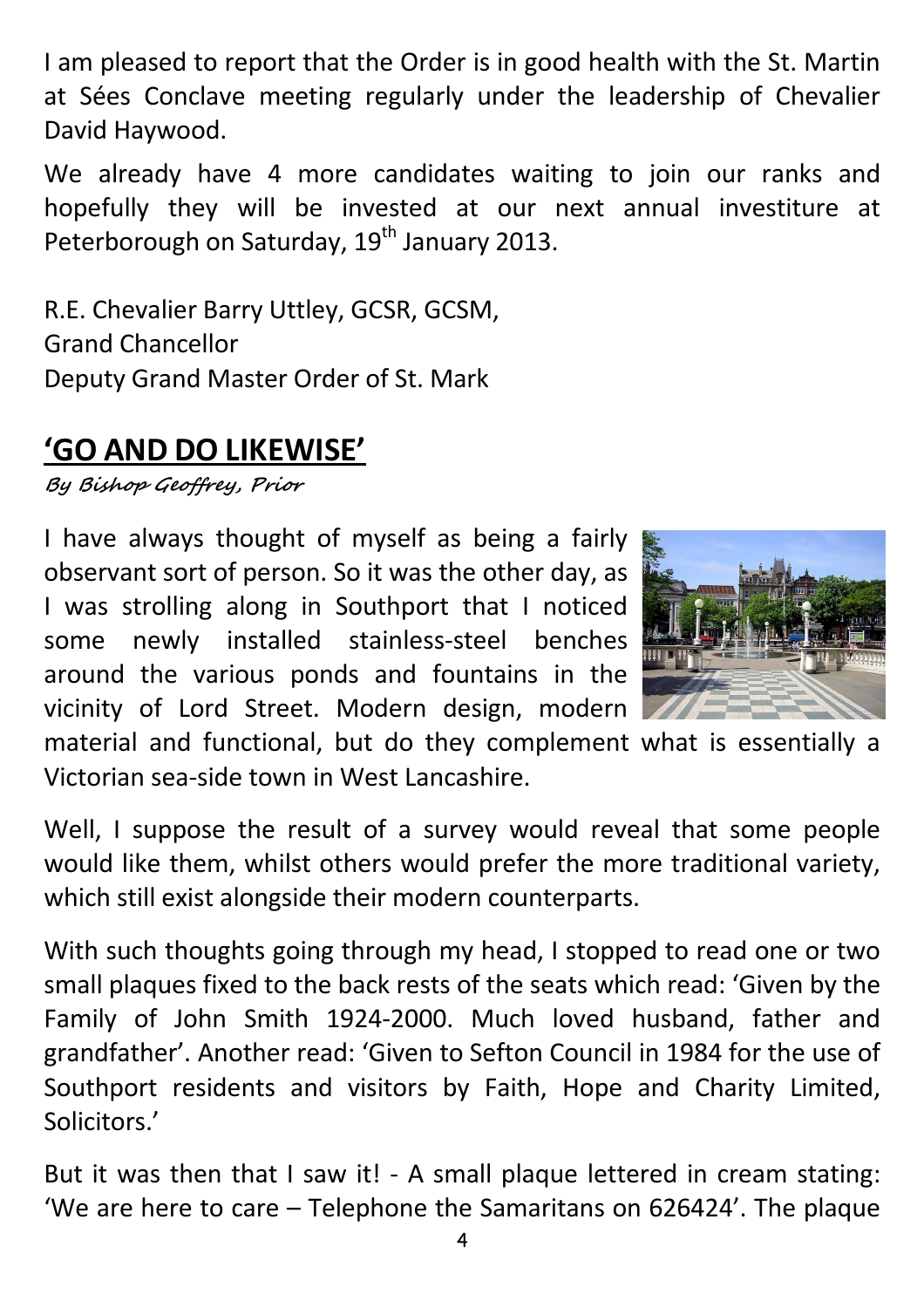was identical to all the others, but for some reason, the simplicity of that statement 'We are here to care', jumped out and made me take notice. Then I began to wonder just how many homeless and desperate folk have been encouraged to ring for help of one kind or another.

I'm sure that most, if not all members of our Order will know the story of the Good Samaritan in St. Luke's Gospel. I love the opening words: 'A man was going down from Jerusalem to Jericho and fell into the hands of brigands'. What a lovely phrase that is, describing thieves and robbers as 'brigands'. Yet, they were exactly that - more than simply thieves and robbers, for they beat the traveller and left him half-dead.



Jesus, as always, knew the mischief which was in the heart of the lawyer in the story when he asked the question: 'What must I do to inherit eternal life?' As we know, both a priest and Levite turned their backs and passed by on the other side of the road. It took a Samaritan, a foreigner to spring into action and offer the help which was so badly needed.

Perhaps you and I will never encounter anyone laying half-dead at the side of the road; but that does not mean that we are 'off the hook'. We only have to open our eyes and look around to see people in need; and when we do, will we act like the priest and Levite or the Samaritan? It was Jesus who asked the lawyer the question: 'Which of these three do you think proved himself a neighbour to the man who fell into the Brigand's hands?' We all know the answer to that question was of course the Samaritan who took pity that day.

Well, for those of us who try to uphold the chivalric principles of the healing and teaching Order of St Raphael; Jesus' message is as clear as that inscription written on the bench plaque in Southport.

Without question, we should 'Go and do likewise!'

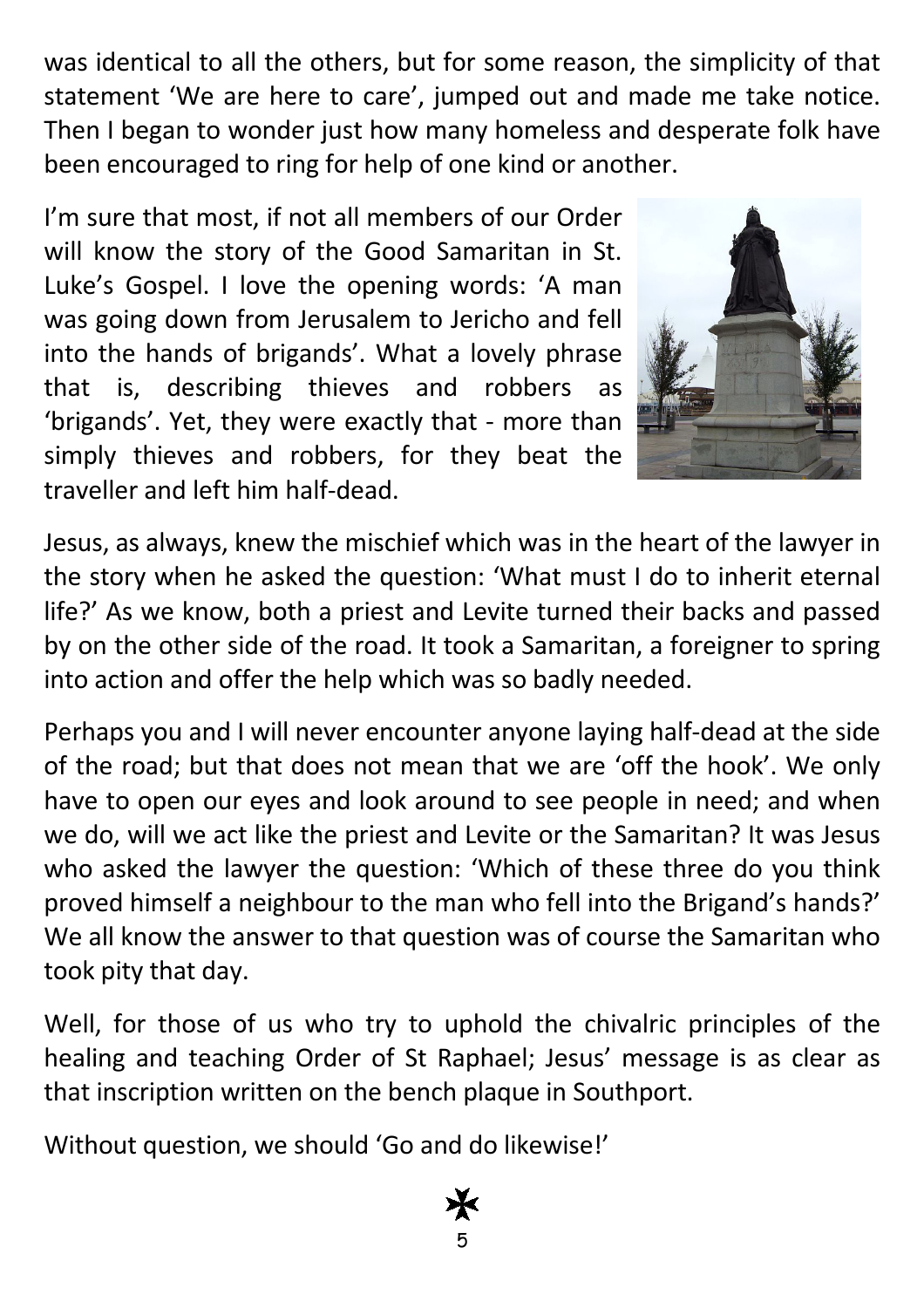# **SUBSCRIPTIONS**

Subscriptions for 2012 are now due, and you should have received communication from the Grand Treasurer requesting your co-operation in changing your payment to bank standing order.

Standing orders are an excellent way of keeping the Order's affairs in good standing, for there is no need to chase members for outstanding payments. With a standing order, no personal information is given to the payee, and the member remains in full control of the payment with his bank.

The annual subscription for members is £20, this amount having been agreed in 2008. £12 of this goes towards the running costs of the Conclave/Order, with £8 being a donation towards the Order's nominated charity, which is currently Whizz-Kidz.

There are a number of Life members of the Order, who made a one-off payment to the Order when it was being set up, to enable the purchase of various items of equipment for which we had no funds. Such members will continue to enjoy the benefits of full membership of the Order in return for their payment, but of course they will not be making the charitable donation that other members now make. We are therefore asking all Life Members to consider setting up a standing order of £8 per annum for this purpose. This will not be enforced, but your co-operation would be most appreciated.

### ANNUAL INVESTITURE AT PETERBOROUGH

Much of the detail has already been covered in the Grand Chancellor's report.

The Grand Master and all those who attended were delighted to once again receive our honoured guest, Ashley Westpfel, Regional Fundraising Manager for Whizz-Kidz, which is the charitable focus for the Order. During the dinner, the Grand Herald also spoke to members about the website and newsletter, and gave out business cards and brochures to help publicise the Order.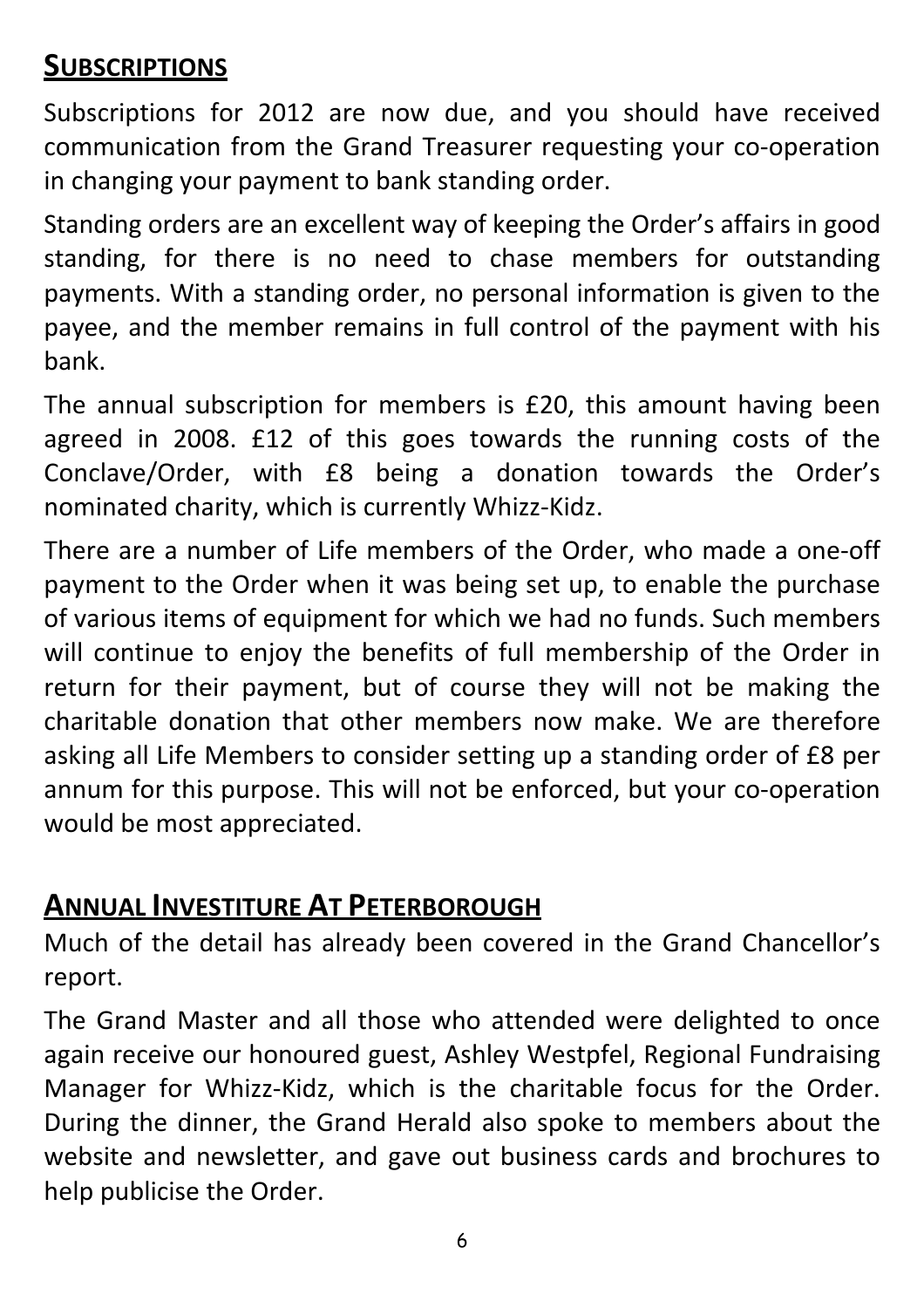If you were unable to attend the AGM and would like to make a donation to Whizz-Kidz, you can contact Ashley on 0207 798 6138, or mobile number 07788 554906, or email him: a.westpfel@whizz-kidz.org.uk If you are a taxpayer, do please Gift-Aid your donation.

Following the splendid luncheon, The Grand Master opened the Grand Council meeting. Items discussed were as follows:

Apologies were received from Chevaliers Simon McIlwaine and Howard Beber, and Bishop Gerard Crane.

### Appointment of Grand Prior

During the Investiture Ceremony, the Grand Master had been delighted to appoint the Rt Rev'd Geoffrey Robinson, previously Grand Director of Music, as Grand Prior, and to promote him to Senior Chaplain. Chevalier Clive Warham was appointed to succeed Geoffrey as Grand Director of Music.

#### Future Financial Arrangements

The Grand Master announced that Chevalier Geoffrey Berry had been appointed as Grand Treasurer last year, but for personal and banking reasons there had been delays in transferring the bank account and in settling outstanding creditors. The Grand Treasurer gave assurances that these problems had now been resolved, and he produced accounts for the Order for six months to the end of December. It was also confirmed that standing order mandates would be issued to all members to pay their 2012 oblations.

#### Regalia Supplies

The Grand Custodian of Insignia expressed concern that some members were obtaining insignia from outside suppliers, and it was agreed by the meeting that ALL Insignia for the Order must in future be purchased only from the Grand Custodian.

### St William of Rochester Conclave

The Grand Master expressed his concern that this Conclave had not been meeting as regularly as he had hoped, and that it was likely to be closed.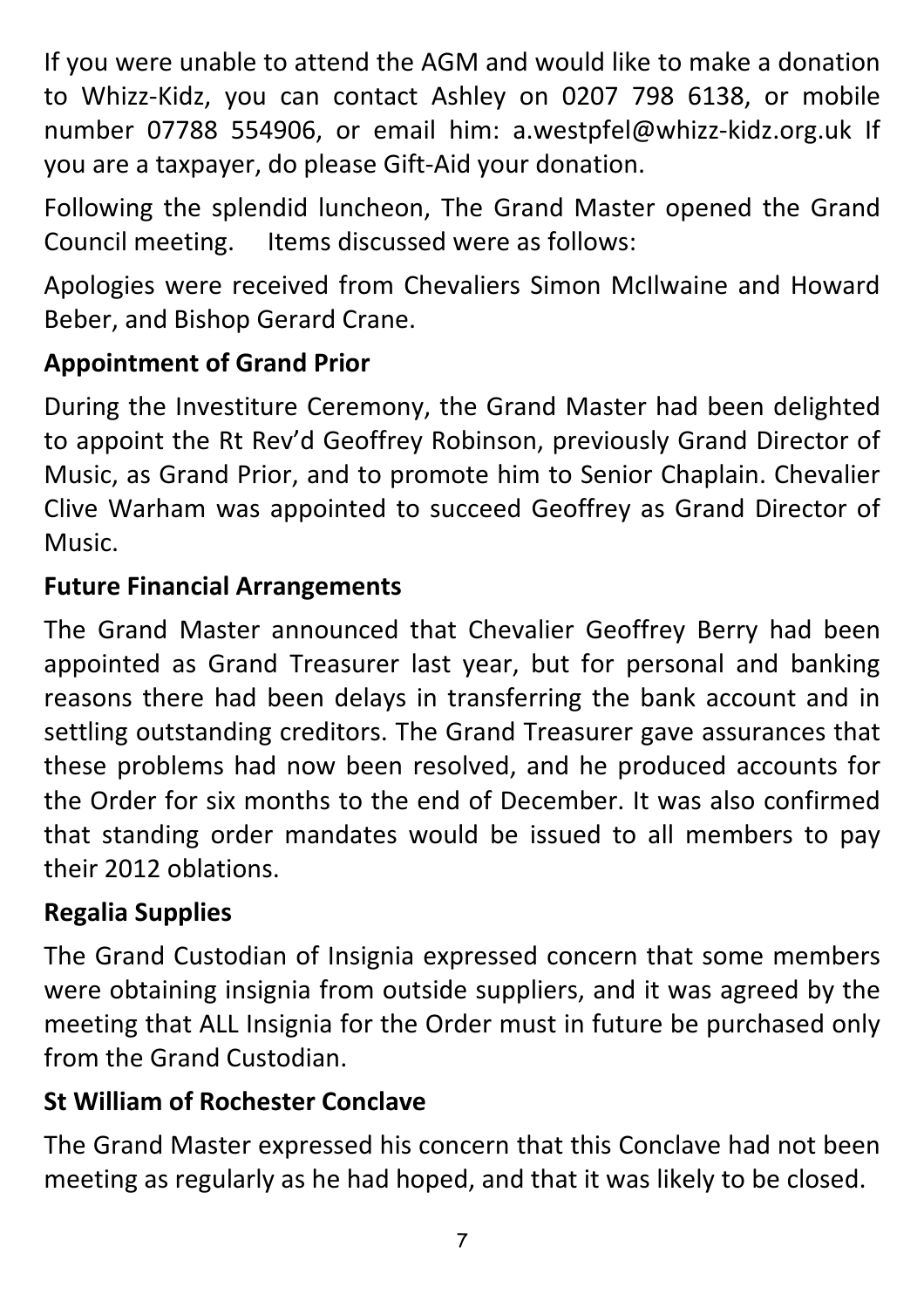# Consecration of a new Conclave in West London

The Grand Master stated that no further progress had yet been made with this new Conclave, which is proposed to be centred on Putney. The Grand Master would take the matter up again with Chevalier Richard Thomas, and if no progress could be made within six months he would ask Chevalier Norman Offield to take charge of setting it up.

# New Conclave for Scotland

Chevalier Dr David Starritt had sought permission to form a new Conclave for Scotland, to be known as the Lion Rampant Conclave. The Grand Master has agreed to this, and it is likely that the new Conclave will be consecrated in the next one to two years.

## Proposed expansion of the Order in the USA

The Grand Chancellor had received proposals to form a Conclave in the USA. However, the Grand Master said that the Order had no plans to make such a move, where we would have little control of who was invested, and that a suitable response be sent.

### Any other business

• The Grand Steward expressed concern that many members failed to respond to the invitation to the Annual Investiture, whilst others left replies to the last minute. We have already made a ruling that meals will not be reserved unless prior payment is received, and all members are urged to respond promptly to invitations.

• It was agreed that any member failing to pay subscriptions for two consecutive years would cease to be an Active member of the Order and would be removed from the mailing list.

• Following the resignation of Chevalier Charles Holloway, it was agreed that Chevalier Leslie Grout would be appointed as Sword Bearer

• It was later confirmed that the next meeting will be held on Saturday 19th January 2013

The Grand Master closed the Grand Council Meeting at 4.00pm.

Photographs of the event can be viewed in the Gallery on the website.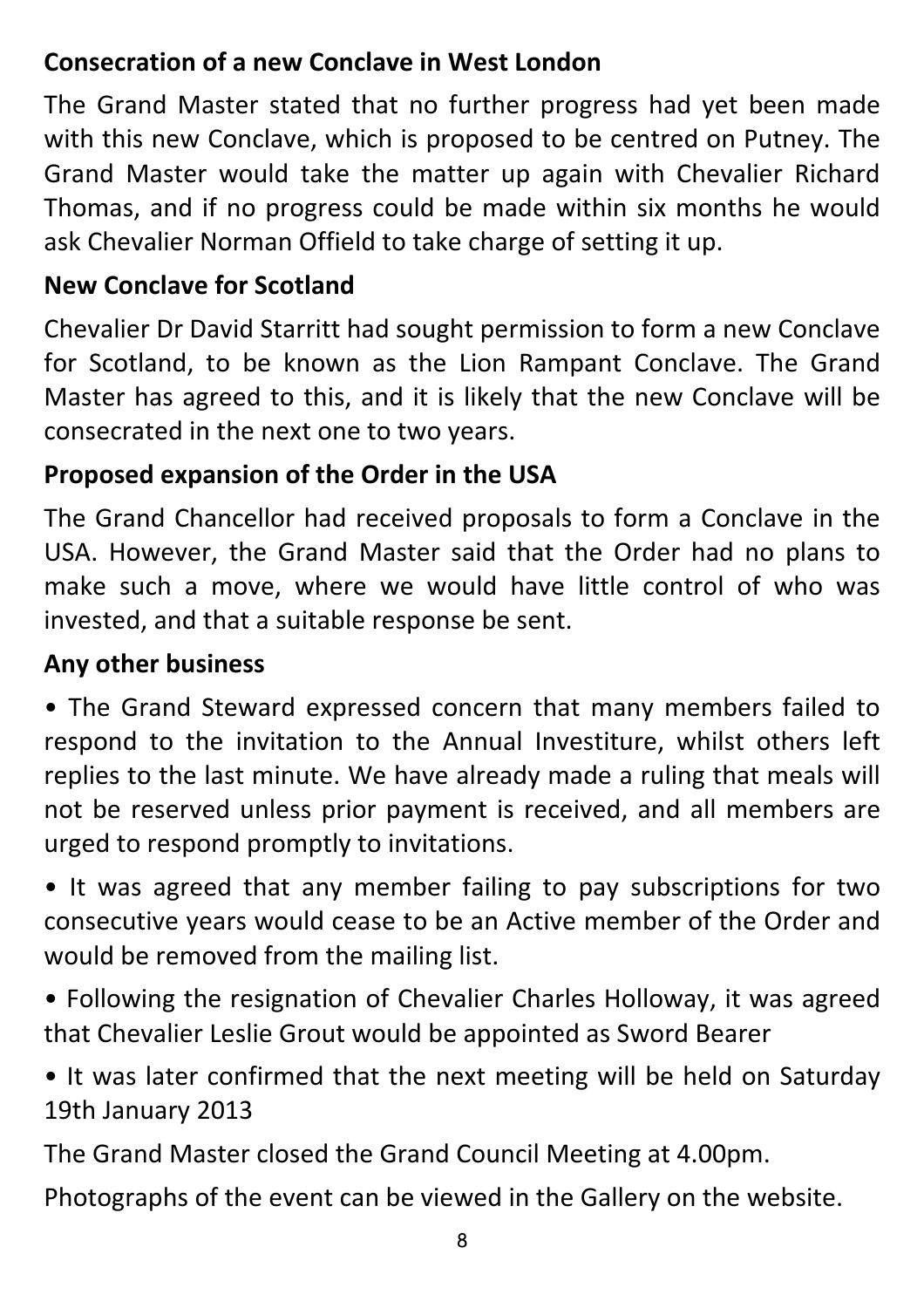# **ST MARTIN AT SÉES INVESTITURE AT WILLASTON**

It was with great pleasure that the Conclave was able to host its first local Investiture Service for many years on Saturday 30th July 2011 at Willaston, Cheshire, when the Grand

Master was in attendance.

The service of Investiture was held at Christ Church, Willaston, in the presence of 24 members and guests. Two new members were invested into the Order, Chevalier Brian Keane, as KSR, and Dame Mary Dalton, as DSR.



Following the service, we had luncheon at the nearby Wheatsheaf Hotel, following drinks in the sunshine in the wonderful beer garden. After the meal, it was revealed that overnight the War Memorial outside the church had been vandalised, and the brass plaques stolen. Following



discussions between the Commander and Grand Master, it was agreed that the Conclave and the Order would contribute £150 towards the repairs, much to the delight of the vicar.

Also following the dinner, the Grand Master revealed that following the

success of the service, he would be appointing Chevalier Geoffrey Robinson as Grand Prior, and Chevalier Clive Warham as Grand Director of Music at the forthcoming Investiture at Peterborough.

Many thanks to all those members that travelled to the North West for this wonderful occasion.

#### ST MARTIN AT SÉES ANNUAL LECTURE 2012

On 9th June, several members of the Conclave and their guests were present for our annual lecture, this year held at Willaston, Cheshire.

The talk was given by the Order's new Grand Prior, Rt Rev'd Geoffrey Robinson, and in the spirit of the objectives of the Order, was on the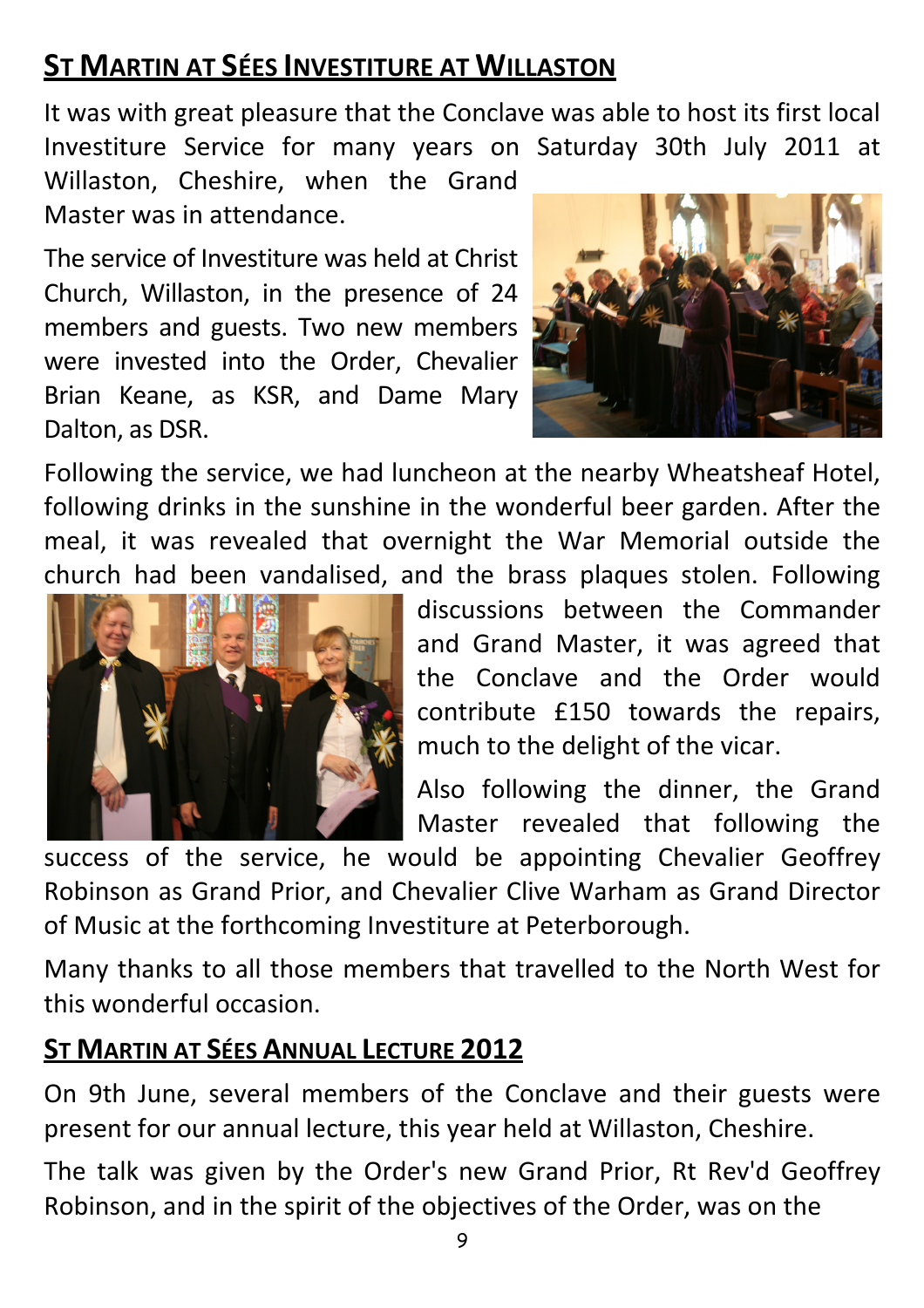subject of Spiritual Healing. At the end of the talk, Bishop Geoffrey moved throughout the audience, anointing them with holy oils.

A splendid lunch followed, allowing members to meet around the table in an informal



atmosphere, and coffee in the lounge rounded off a splendid day.

Our thanks to Chevalier John Goodenough for making the local arrangements, and to Bishop Geoffrey for a most interesting talk.

#### **INSIGNIA**

Margaret Gunnell reminds members that a variety of gifts and insignia is in stock, and that orders are now being taken. The price list appears below, and pictures of the various items appear on the website. Margaret's details can be found near the end of this newsletter.

# **Regalia**

| <b>Breast Star</b>                   |        | £40.00                   |  |
|--------------------------------------|--------|--------------------------|--|
| Collarette & Jewel                   | (KSR)  | £34.00                   |  |
| Bow & Jewel                          | (Dame) | £38.00                   |  |
| Collarette                           | (KSR)  | £10.00                   |  |
| Collarette                           | (KCSR) | £18.00                   |  |
| <b>Collarette &amp; Jewel</b>        | (KCSR) | £40.00                   |  |
| Bow only                             | (DCSR) | £20.00                   |  |
| Miniature Jewel (Mark & Raphael)     |        | £18.00 (Ladies bow also) |  |
| <b>St Mark Breast Medal</b>          |        | £20.00                   |  |
| Rosette with flashes (Silver)        |        | £ 2.00                   |  |
| <b>Mantle Cross</b>                  |        | £20.00                   |  |
| Mantle (Direct order from suppliers) |        | £117.50 inc. VAT         |  |
| <b>Miscellaneous</b>                 |        |                          |  |
| <b>Cuff links</b>                    |        | £15.00                   |  |
| Lapel Pins                           |        | £ 3.50                   |  |
| Tie of the Order                     |        | £16.00                   |  |
| Paper weight                         |        | £15.00                   |  |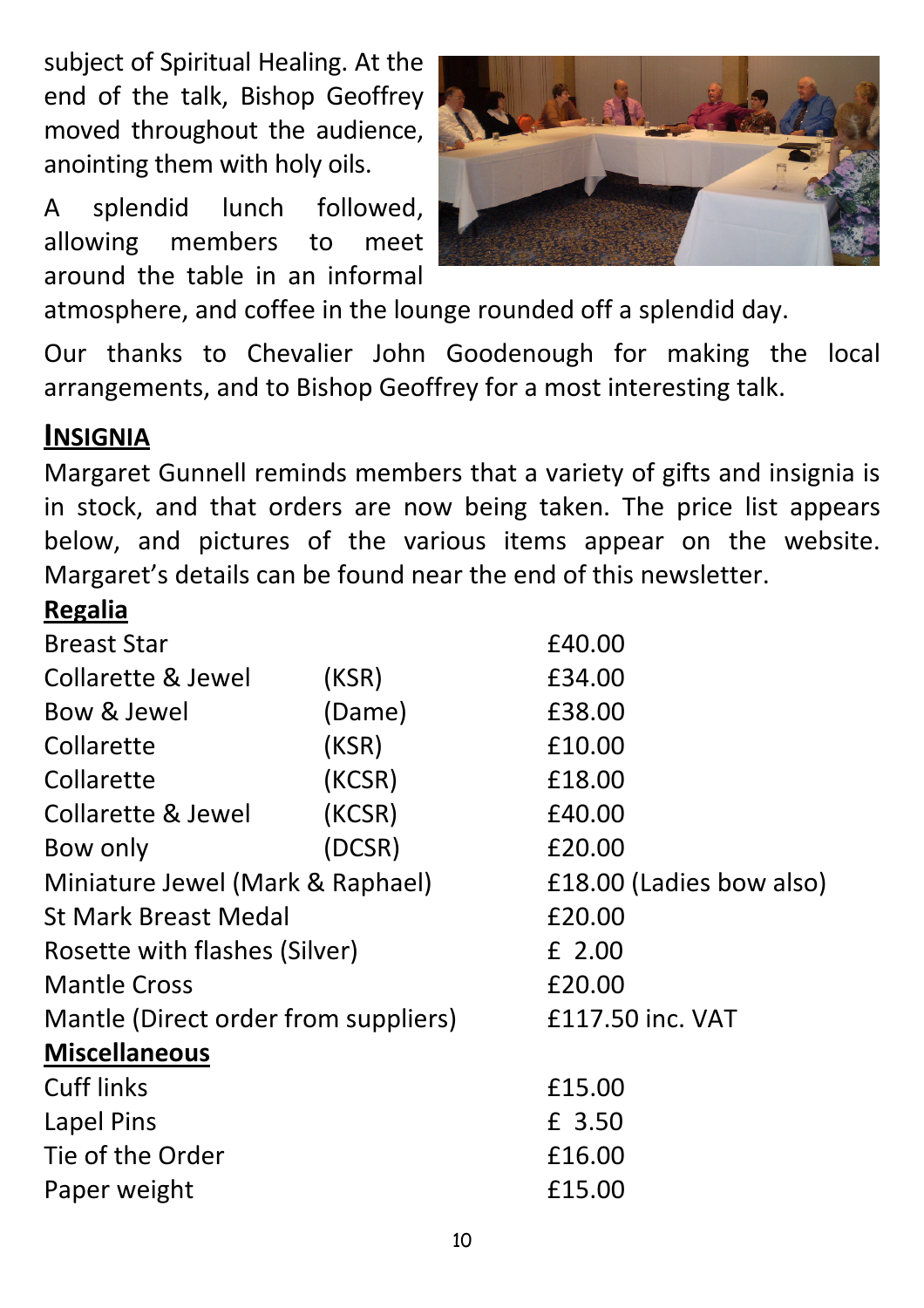# **ORDER ACCOUNTS**

#### INCOME & EXPENDITURE ACCOUNT for the Year ended 31st December 2011

| <b>INCOME</b>                            |             | $2011$ (Jul – Dec) | 2011(yr to 30/6) |
|------------------------------------------|-------------|--------------------|------------------|
| <b>Annual Subscriptions</b>              |             | 755.00             | 278.00           |
| <b>Admission fees</b>                    |             | 125.00             | 152.00           |
| Sales of insignia, capes & gift items    |             | 210.00             | 1195.50          |
| <b>Donations Received</b>                |             |                    | 532.00           |
| <b>Proceeds of Raffle</b>                |             |                    | 211.00           |
| <b>AGM Luncheon</b>                      |             |                    | 1072.50          |
|                                          |             | 1,090.00           | 3,441.00         |
| <b>EXPENDITURE</b>                       |             |                    |                  |
| Printing, postage, stationery & sundries |             | 70.85              | 25.25            |
| Purchase of regalia                      |             | 232.90             | 1487.56          |
| Web hosting fee                          |             | 71.11              |                  |
| <b>AGM lunch</b>                         |             | 300.00             | 1017.50          |
| <b>AGM lunch refunds</b>                 |             |                    | 55.00            |
| Donations                                |             | 150.00             | 500.00           |
|                                          |             | 824.86             | 3085.31          |
| <b>SURPLUS (DEFICIT)</b> for the period  |             | 265.14             | 355.69           |
| <b>BALANCE SHEET as at 31st Dec 2011</b> |             | 2011               | 30/6/2011        |
| <b>ACCUMULATED FUNDS</b>                 | Stock reval | 524.26             |                  |
| Balance as at 1 <sup>st</sup> July       |             | 2179.70            | 1824.01          |
| Add Surplus (Deficit) for year           |             | 265.14             | 355.69           |
|                                          |             | 2,969.10           | 2179.70          |
| <b>Represented by:</b><br><b>ASSETS</b>  |             |                    |                  |
| Insignia stock                           |             | 524.26             |                  |
| Ceremonial Cushions, Sword & Gavel       |             | 62.00              | 62.00            |
| Cash at Bank                             |             | 2328.04            | 2062.90          |
| Chain of Office                          |             | 54.80              | 54.80            |
|                                          |             | 2,969.10           | 2,179.70         |
| <b>LIABILITIES</b>                       |             |                    |                  |
| <b>Sundry Creditors</b>                  |             | 0.00               | 0.00             |
|                                          |             | 1824.01            | 2854.66          |
|                                          |             |                    |                  |

Geoffrey Berry, KSR, Hon Grand Treasurer